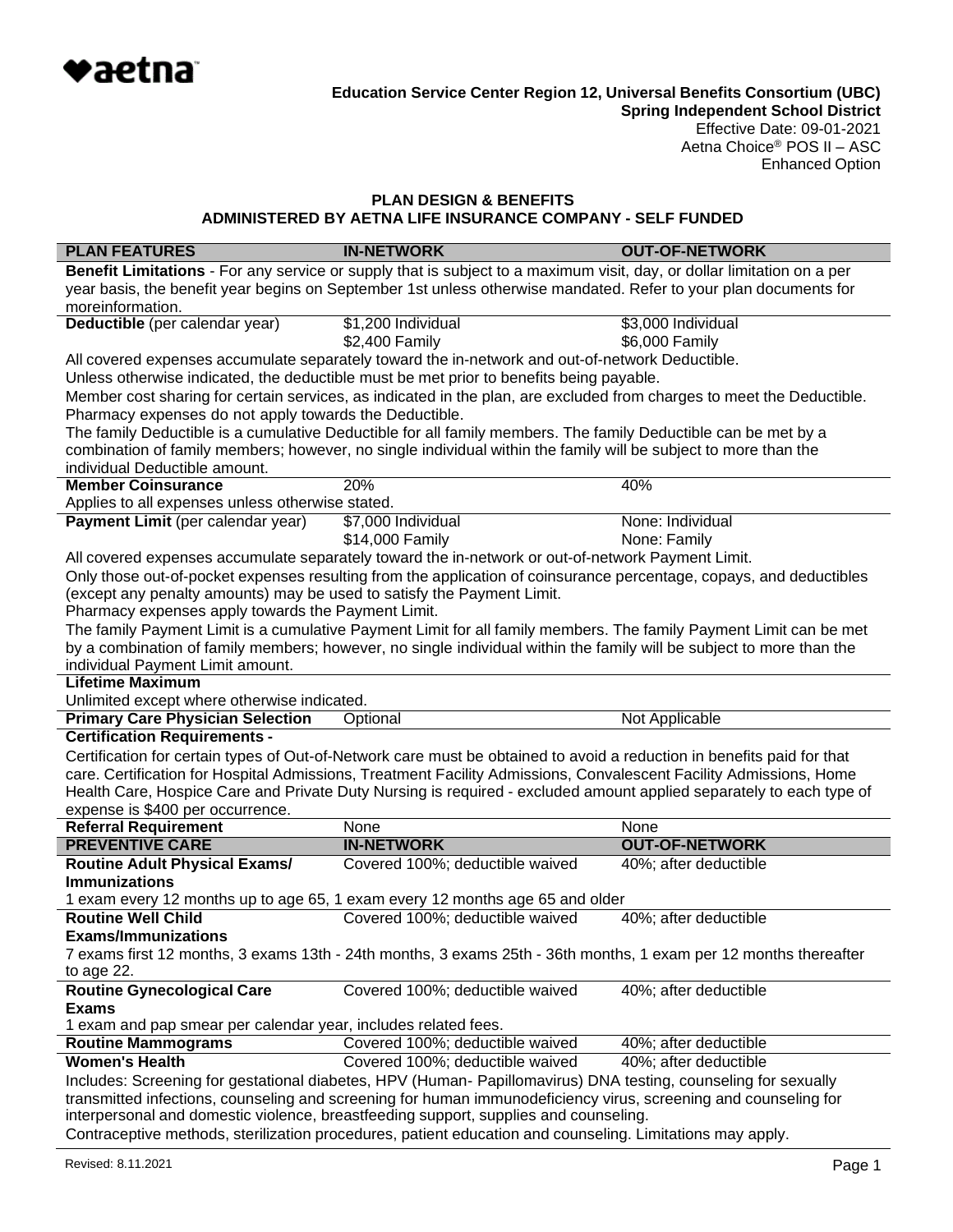

Effective Date: 09-01-2021 Aetna Choice® POS II – ASC Enhanced Option

# **PLAN DESIGN & BENEFITS ADMINISTERED BY AETNA LIFE INSURANCE COMPANY - SELF FUNDED**

| <b>Routine Digital Rectal Exam</b>                                                                                                                                                                                                        | Covered 100%; deductible waived                                                                                       | 40%; after deductible             |  |
|-------------------------------------------------------------------------------------------------------------------------------------------------------------------------------------------------------------------------------------------|-----------------------------------------------------------------------------------------------------------------------|-----------------------------------|--|
| Recommended: For covered males age 40 and over.                                                                                                                                                                                           |                                                                                                                       |                                   |  |
| <b>Prostate-specific Antigen Test</b>                                                                                                                                                                                                     | Covered 100%; deductible waived<br>40%; after deductible                                                              |                                   |  |
| Recommended: For covered males age 40 and over.                                                                                                                                                                                           |                                                                                                                       |                                   |  |
| <b>Colorectal Cancer Screening</b>                                                                                                                                                                                                        | Covered 100%; deductible waived                                                                                       | 40%; after deductible             |  |
| Recommended: For all members age 45 and over.                                                                                                                                                                                             |                                                                                                                       |                                   |  |
| <b>Routine Eye Exams</b>                                                                                                                                                                                                                  | Covered 100%; deductible waived                                                                                       | Covered 100%; deductible waived   |  |
| 1 routine exam per 12 months.                                                                                                                                                                                                             |                                                                                                                       |                                   |  |
| <b>Routine Hearing Screening</b>                                                                                                                                                                                                          | Covered 100%; deductible waived                                                                                       | 40%; after deductible             |  |
| <b>Medications</b>                                                                                                                                                                                                                        | Certain over-the-counter preventive medications covered 100% in network.                                              |                                   |  |
| <b>PHYSICIAN SERVICES</b>                                                                                                                                                                                                                 | <b>IN-NETWORK</b>                                                                                                     | <b>OUT-OF-NETWORK</b>             |  |
| <b>Office Visits to Non-Specialist</b>                                                                                                                                                                                                    | 20%; after deductible                                                                                                 | 40%; after deductible             |  |
| <b>Specialist Office Visits</b>                                                                                                                                                                                                           | 20%; after deductible                                                                                                 | 40%; after deductible             |  |
|                                                                                                                                                                                                                                           | Includes services of an internist, general physician, family practitioner or pediatrician if the physician is not the |                                   |  |
| member's selected PCP.                                                                                                                                                                                                                    |                                                                                                                       |                                   |  |
| <b>Hearing Exams</b>                                                                                                                                                                                                                      | Covered 100%; deductible waived                                                                                       | Covered 100%; deductible waived   |  |
| 1 routine exam per 12 months.                                                                                                                                                                                                             |                                                                                                                       |                                   |  |
| Hearing Aids - \$2,000 every 3 yrs.                                                                                                                                                                                                       | 20%; after deductible                                                                                                 | 40%; after deductible             |  |
| <b>Pre-Natal Maternity</b>                                                                                                                                                                                                                | Covered 100%; deductible waived                                                                                       | 40%; after deductible             |  |
| <b>Walk-in Clinics</b>                                                                                                                                                                                                                    | 20%; after deductible                                                                                                 | 40%; after deductible             |  |
|                                                                                                                                                                                                                                           | <b>Designated Walk-in Clinics</b>                                                                                     |                                   |  |
|                                                                                                                                                                                                                                           | Covered 100%; deductible waived                                                                                       |                                   |  |
|                                                                                                                                                                                                                                           |                                                                                                                       |                                   |  |
| Walk-in Clinics are free-standing health care facilities that (a) may be located in or with a pharmacy, drug store,<br>supermarket or other retail store; and (b) provide limited medical care and services on a scheduled or unscheduled |                                                                                                                       |                                   |  |
| basis. Urgent care centers, emergency rooms, the outpatient department of a hospital, ambulatory surgical centers,                                                                                                                        |                                                                                                                       |                                   |  |
| and physician offices are not considered to be Walk-in Clinics.                                                                                                                                                                           |                                                                                                                       |                                   |  |
| <b>Allergy Testing</b>                                                                                                                                                                                                                    | Your cost sharing is based on the                                                                                     | Your cost sharing is based on the |  |
|                                                                                                                                                                                                                                           | type of service and where it is                                                                                       | type of service and where it is   |  |
|                                                                                                                                                                                                                                           | performed                                                                                                             | performed                         |  |
| <b>Allergy Injections</b>                                                                                                                                                                                                                 | Your cost sharing is based on the                                                                                     | Your cost sharing is based on the |  |
|                                                                                                                                                                                                                                           | type of service and where it is                                                                                       | type of service and where it is   |  |
|                                                                                                                                                                                                                                           | performed                                                                                                             | performed                         |  |
| <b>DIAGNOSTIC PROCEDURES</b>                                                                                                                                                                                                              | <b>IN-NETWORK</b>                                                                                                     | <b>OUT-OF-NETWORK</b>             |  |
| <b>Diagnostic X-ray</b>                                                                                                                                                                                                                   | 20%; after deductible                                                                                                 | 40%; after deductible             |  |
| (other than Complex Imaging Services)                                                                                                                                                                                                     |                                                                                                                       |                                   |  |
|                                                                                                                                                                                                                                           |                                                                                                                       |                                   |  |
| If performed as a part of a physician office visit and billed by the physician, expenses are covered subject to the<br>applicable physician's office visit member cost sharing.                                                           |                                                                                                                       |                                   |  |
| <b>Diagnostic Laboratory</b>                                                                                                                                                                                                              | 20%; after deductible                                                                                                 | 40%; after deductible             |  |
| If performed as a part of a physician office visit and billed by the physician, expenses are covered subject to the                                                                                                                       |                                                                                                                       |                                   |  |
| applicable physician's office visit member cost sharing.                                                                                                                                                                                  |                                                                                                                       |                                   |  |
| <b>Diagnostic Complex Imaging</b><br>20%; after deductible<br>40%; after deductible                                                                                                                                                       |                                                                                                                       |                                   |  |
| If performed as a part of a physician office visit and billed by the physician, expenses are covered subject to the                                                                                                                       |                                                                                                                       |                                   |  |
| applicable physician's office visit member cost sharing.                                                                                                                                                                                  |                                                                                                                       |                                   |  |
|                                                                                                                                                                                                                                           |                                                                                                                       |                                   |  |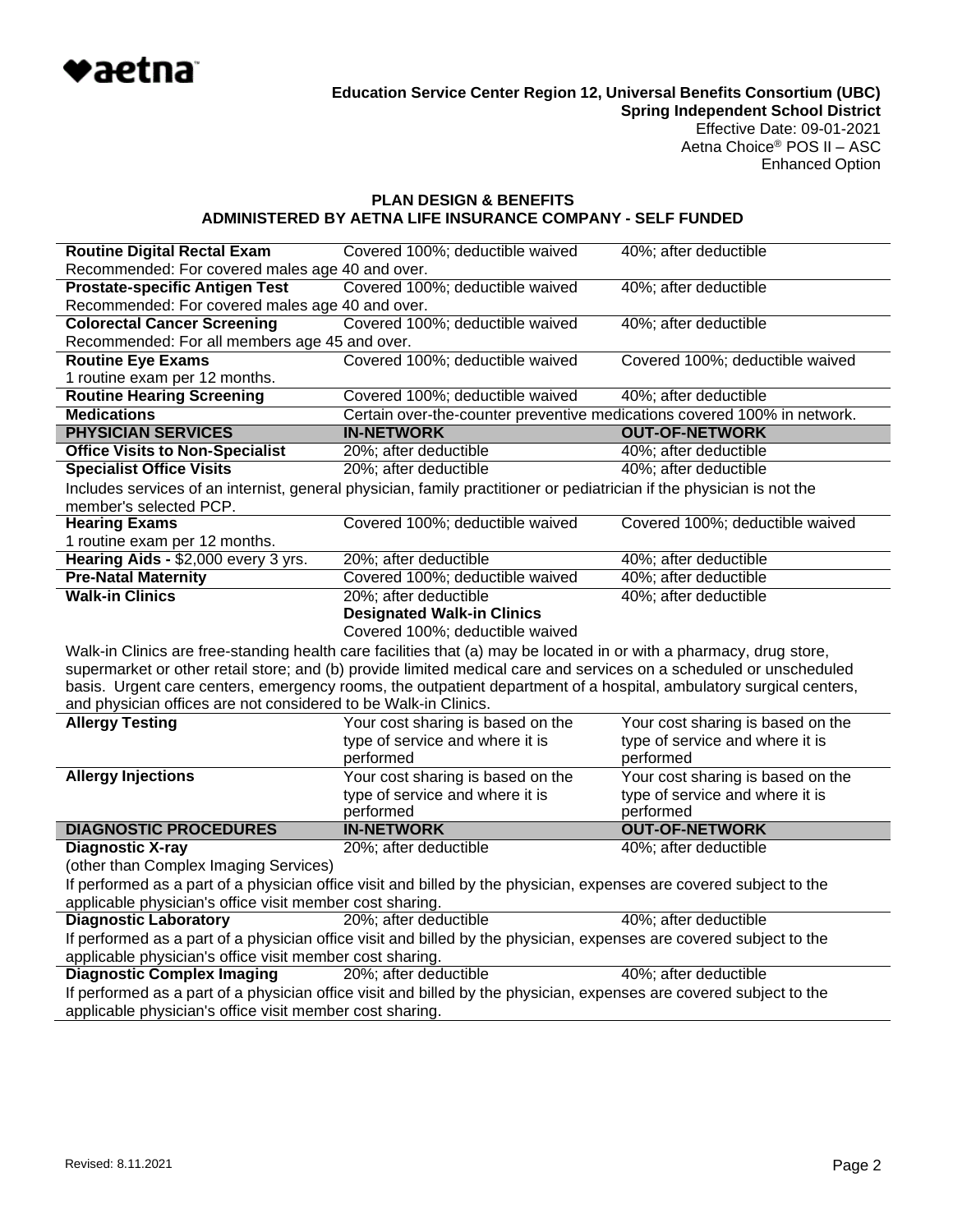

### **PLAN DESIGN & BENEFITS ADMINISTERED BY AETNA LIFE INSURANCE COMPANY - SELF FUNDED**

| <b>EMERGENCY MEDICAL CARE</b>                                                                                                     | <b>IN-NETWORK</b>                                                                                               | <b>OUT-OF-NETWORK</b>                          |  |
|-----------------------------------------------------------------------------------------------------------------------------------|-----------------------------------------------------------------------------------------------------------------|------------------------------------------------|--|
| <b>Urgent Care Provider</b>                                                                                                       | 20%; after deductible                                                                                           | 40%; after deductible                          |  |
| <b>Non-Urgent Use of Urgent Care</b>                                                                                              | Not Covered                                                                                                     | <b>Not Covered</b>                             |  |
| <b>Provider</b>                                                                                                                   |                                                                                                                 |                                                |  |
| <b>Emergency Room</b>                                                                                                             | 20%; after deductible                                                                                           | Same as in-network care                        |  |
| Non-Emergency Care in an                                                                                                          | <b>Not Covered</b>                                                                                              | Not Covered                                    |  |
| <b>Emergency Room</b>                                                                                                             |                                                                                                                 |                                                |  |
| <b>Emergency Use of Ambulance</b>                                                                                                 | 20%; after deductible                                                                                           | Same as in-network care                        |  |
| <b>Non-Emergency Use of Ambulance</b>                                                                                             | <b>Not Covered</b>                                                                                              | Not Covered                                    |  |
| <b>HOSPITAL CARE</b>                                                                                                              | <b>IN-NETWORK</b>                                                                                               | <b>OUT-OF-NETWORK</b>                          |  |
| <b>Inpatient Coverage</b>                                                                                                         | 20%; after deductible                                                                                           | 40%; after deductible                          |  |
|                                                                                                                                   | Your cost sharing applies to all covered benefits incurred during your inpatient stay.                          |                                                |  |
| <b>Inpatient Maternity Coverage</b>                                                                                               | 20%; after deductible                                                                                           | 40%; after deductible                          |  |
| (includes delivery and postpartum                                                                                                 |                                                                                                                 |                                                |  |
| care)                                                                                                                             |                                                                                                                 |                                                |  |
|                                                                                                                                   | Your cost sharing applies to all covered benefits incurred during your inpatient stay.                          |                                                |  |
| <b>Outpatient Hospital Expenses</b>                                                                                               | 20%; after deductible                                                                                           | 40%; after deductible                          |  |
|                                                                                                                                   | Your cost sharing applies to all covered benefits incurred during your outpatient visit.                        |                                                |  |
| <b>Outpatient Surgery - Hospital</b>                                                                                              | 20%; after deductible                                                                                           | 40%; after deductible                          |  |
|                                                                                                                                   | Your cost sharing applies to all covered benefits incurred during your outpatient visit.                        |                                                |  |
| <b>Outpatient Surgery - Freestanding</b>                                                                                          | 20%; after deductible                                                                                           | 40%; after deductible                          |  |
| <b>Facility</b>                                                                                                                   |                                                                                                                 |                                                |  |
| <b>MENTAL HEALTH SERVICES</b>                                                                                                     | Your cost sharing applies to all covered benefits incurred during your outpatient visit.<br><b>IN-NETWORK</b>   | <b>OUT-OF-NETWORK</b>                          |  |
|                                                                                                                                   | 20%; after deductible                                                                                           | 40%; after deductible                          |  |
| <b>Inpatient</b>                                                                                                                  |                                                                                                                 |                                                |  |
| <b>Mental Health Office Visits</b>                                                                                                | Your cost sharing applies to all covered benefits incurred during your inpatient stay.<br>20%; after deductible | 40%; after deductible                          |  |
|                                                                                                                                   |                                                                                                                 |                                                |  |
| <b>Other Mental Health Services</b>                                                                                               | Your cost sharing applies to all covered benefits incurred during your outpatient visit.                        |                                                |  |
| <b>SUBSTANCE ABUSE</b>                                                                                                            | 20%; after deductible<br><b>IN-NETWORK</b>                                                                      | 40%; after deductible<br><b>OUT-OF-NETWORK</b> |  |
| <b>Inpatient</b>                                                                                                                  | 20%; after deductible                                                                                           | 40%; after deductible                          |  |
|                                                                                                                                   | Your cost sharing applies to all covered benefits incurred during your inpatient stay.                          |                                                |  |
| <b>Residential Treatment Facility</b>                                                                                             | 20%; after deductible                                                                                           | 40%; after deductible                          |  |
| <b>Substance Abuse Office Visits</b>                                                                                              | 20%; after deductible                                                                                           | 40%; after deductible                          |  |
|                                                                                                                                   | Your cost sharing applies to all covered benefits incurred during your outpatient visit.                        |                                                |  |
| <b>Other Substance Abuse Services</b>                                                                                             | 20%; after deductible                                                                                           | 40%; after deductible                          |  |
| <b>OTHER SERVICES</b>                                                                                                             | <b>IN-NETWORK</b>                                                                                               | <b>OUT-OF-NETWORK</b>                          |  |
| <b>Skilled Nursing Facility</b>                                                                                                   | 20%; after deductible                                                                                           | 40%; after deductible                          |  |
| Limited to 90 days per year                                                                                                       |                                                                                                                 |                                                |  |
|                                                                                                                                   | Your cost sharing applies to all covered benefits incurred during your inpatient stay.                          |                                                |  |
| <b>Home Health Care</b>                                                                                                           | 20%; after deductible                                                                                           | 40%; after deductible                          |  |
| Limited to 90 visits per year.                                                                                                    |                                                                                                                 |                                                |  |
| Private Duty Nursing not covered                                                                                                  |                                                                                                                 |                                                |  |
|                                                                                                                                   |                                                                                                                 |                                                |  |
| Limited to 3 intermittent visits per day by a participating home health care agency; 1 visit equals a period of 4 hrs or<br>less. |                                                                                                                 |                                                |  |
| <b>Hospice Care - Inpatient</b>                                                                                                   | 20%; after deductible                                                                                           | 40%; after deductible                          |  |
|                                                                                                                                   | Your cost sharing applies to all covered benefits incurred during your inpatient stay.                          |                                                |  |
| <b>Hospice Care - Outpatient</b>                                                                                                  | 20%; after deductible                                                                                           | 40%; after deductible                          |  |
|                                                                                                                                   |                                                                                                                 |                                                |  |

Your cost sharing applies to all covered benefits incurred during your outpatient visit.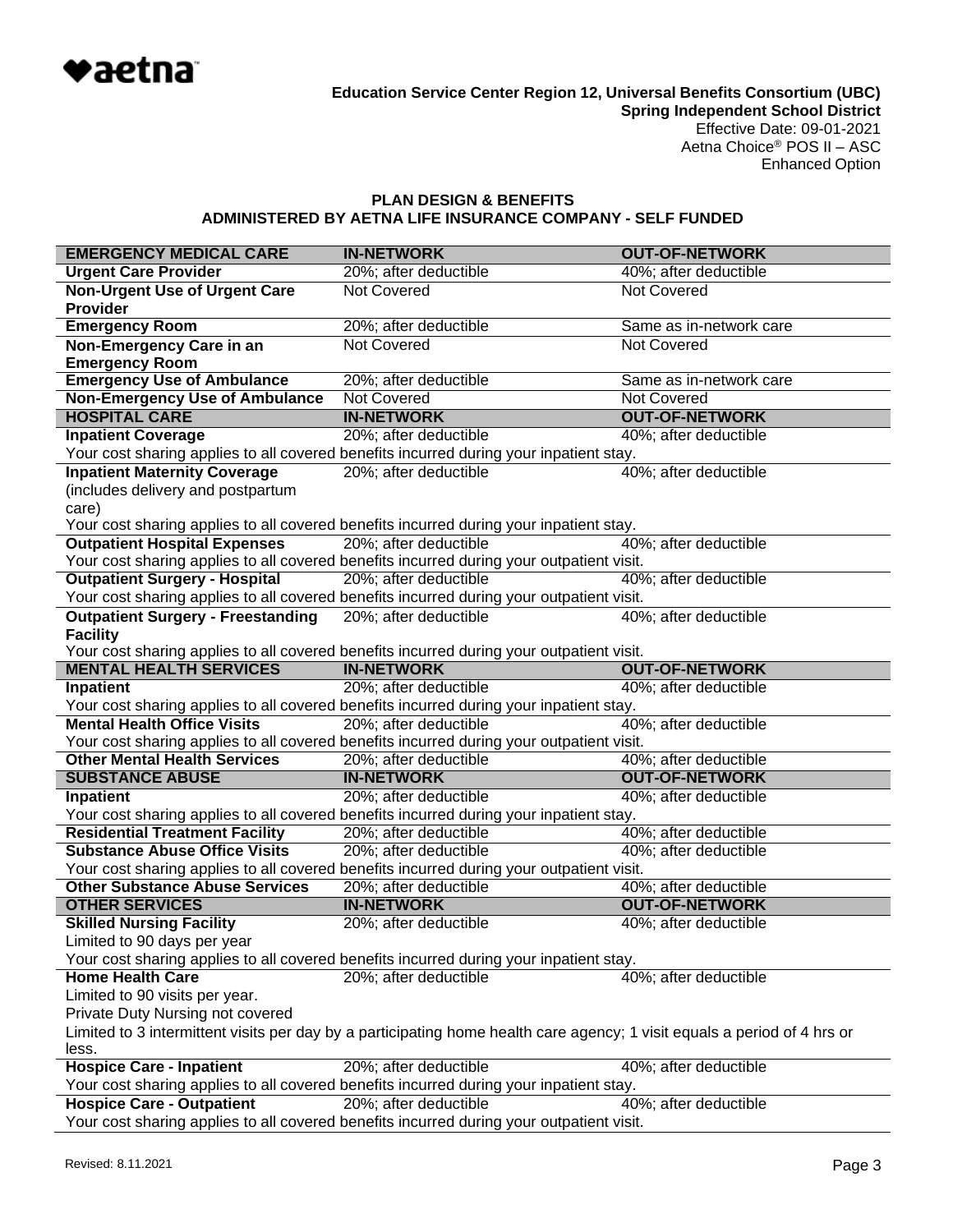

#### **PLAN DESIGN & BENEFITS ADMINISTERED BY AETNA LIFE INSURANCE COMPANY - SELF FUNDED**

| <b>Private Duty Nursing</b><br><b>Not Covered</b><br><b>Not Covered</b><br><b>Spinal Manipulation Therapy</b><br>20%; after deductible<br>40%; after deductible<br>Limited to 20 visits per year<br>20%; after deductible<br>40%; after deductible<br><b>Acupuncture</b><br>Limited to 20 visits per year |  |  |  |
|-----------------------------------------------------------------------------------------------------------------------------------------------------------------------------------------------------------------------------------------------------------------------------------------------------------|--|--|--|
|                                                                                                                                                                                                                                                                                                           |  |  |  |
|                                                                                                                                                                                                                                                                                                           |  |  |  |
|                                                                                                                                                                                                                                                                                                           |  |  |  |
|                                                                                                                                                                                                                                                                                                           |  |  |  |
| <b>Outpatient Short-Term</b><br>20%; after deductible<br>40%; after deductible<br><b>Rehabilitation</b>                                                                                                                                                                                                   |  |  |  |
| Includes speech, physical, occupational therapy; limited to 100 visits per year                                                                                                                                                                                                                           |  |  |  |
| <b>Habilitative Physical Therapy</b><br>Refer to MBH Outpatient Mental<br>Refer to MBH Outpatient Mental                                                                                                                                                                                                  |  |  |  |
| Health All Other<br>Health All Other                                                                                                                                                                                                                                                                      |  |  |  |
| <b>Habilitative Occupational Therapy</b><br>Refer to MBH Outpatient Mental<br>Refer to MBH Outpatient Mental                                                                                                                                                                                              |  |  |  |
| Health All Other<br>Health All Other                                                                                                                                                                                                                                                                      |  |  |  |
| <b>Habilitative Speech Therapy</b><br>Refer to MBH Outpatient Mental<br>Refer to MBH Outpatient Mental                                                                                                                                                                                                    |  |  |  |
| Health All Other<br>Health All Other                                                                                                                                                                                                                                                                      |  |  |  |
| Refer to MBH Outpatient Mental<br>Refer to MBH Outpatient Mental<br><b>Autism Behavioral Therapy</b>                                                                                                                                                                                                      |  |  |  |
| Health<br>Health                                                                                                                                                                                                                                                                                          |  |  |  |
| Combined with outpatient mental health visits                                                                                                                                                                                                                                                             |  |  |  |
| <b>Autism Applied Behavior Analysis</b><br>Refer to MBH Outpatient Mental<br>Refer to MBH Outpatient Mental                                                                                                                                                                                               |  |  |  |
| <b>Health All Other</b><br><b>Health All Other</b>                                                                                                                                                                                                                                                        |  |  |  |
| Covered same as any other Outpatient Mental Health All Other benefit                                                                                                                                                                                                                                      |  |  |  |
| <b>Autism Physical Therapy</b><br>Refer to MBH Outpatient Mental<br>Refer to MBH Outpatient Mental                                                                                                                                                                                                        |  |  |  |
| Health All Other<br>Health All Other                                                                                                                                                                                                                                                                      |  |  |  |
| <b>Autism Occupational Therapy</b><br>Refer to MBH Outpatient Mental<br>Refer to MBH Outpatient Mental                                                                                                                                                                                                    |  |  |  |
| Health All Other<br>Health All Other                                                                                                                                                                                                                                                                      |  |  |  |
| <b>Autism Speech Therapy</b><br>Refer to MBH Outpatient Mental<br>Refer to MBH Outpatient Mental<br>Health All Other<br>Health All Other                                                                                                                                                                  |  |  |  |
| <b>Durable Medical Equipment</b><br>20%; after deductible<br>40%; after deductible                                                                                                                                                                                                                        |  |  |  |
| <b>Hearing Aids</b><br>20%; after deductible<br>40%; after deductible                                                                                                                                                                                                                                     |  |  |  |
| Limited to \$2,000 every 3 years.                                                                                                                                                                                                                                                                         |  |  |  |
| Diabetic Supplies -- (if not covered<br>Covered same as any other medical<br>Covered same as any other medical                                                                                                                                                                                            |  |  |  |
| under Pharmacy benefit)<br>expense.<br>expense.                                                                                                                                                                                                                                                           |  |  |  |
| <b>Affordable Care Act Mandated</b><br>Covered 100%; deductible waived<br>Covered same as any other expense.                                                                                                                                                                                              |  |  |  |
| <b>Women's Contraceptives</b>                                                                                                                                                                                                                                                                             |  |  |  |
| Covered 100%; deductible waived<br><b>Women's Contraceptive drugs and</b><br>Covered same as any other medical                                                                                                                                                                                            |  |  |  |
| devices not obtainable at a<br>expense.                                                                                                                                                                                                                                                                   |  |  |  |
| pharmacy                                                                                                                                                                                                                                                                                                  |  |  |  |
| <b>Infusion Therapy</b><br>20%; after deductible<br>40%; after deductible                                                                                                                                                                                                                                 |  |  |  |
| Administered in the home or                                                                                                                                                                                                                                                                               |  |  |  |
| physician's office                                                                                                                                                                                                                                                                                        |  |  |  |
| <b>Infusion Therapy</b><br>20%; after deductible<br>40%; after deductible                                                                                                                                                                                                                                 |  |  |  |
| Administered in an outpatient hospital                                                                                                                                                                                                                                                                    |  |  |  |
| department or freestanding facility                                                                                                                                                                                                                                                                       |  |  |  |
| Not Covered<br>Not Covered<br><b>Vision Eyewear</b>                                                                                                                                                                                                                                                       |  |  |  |
| <b>Transplants</b><br>20%; after deductible<br>40%; after deductible                                                                                                                                                                                                                                      |  |  |  |
| Preferred coverage is provided at an                                                                                                                                                                                                                                                                      |  |  |  |
| IOE contracted facility only.                                                                                                                                                                                                                                                                             |  |  |  |
| 20%; after deductible<br>Not Covered<br><b>Bariatric Surgery</b>                                                                                                                                                                                                                                          |  |  |  |
| Your cost sharing applies to all covered benefits incurred during your inpatient stay.                                                                                                                                                                                                                    |  |  |  |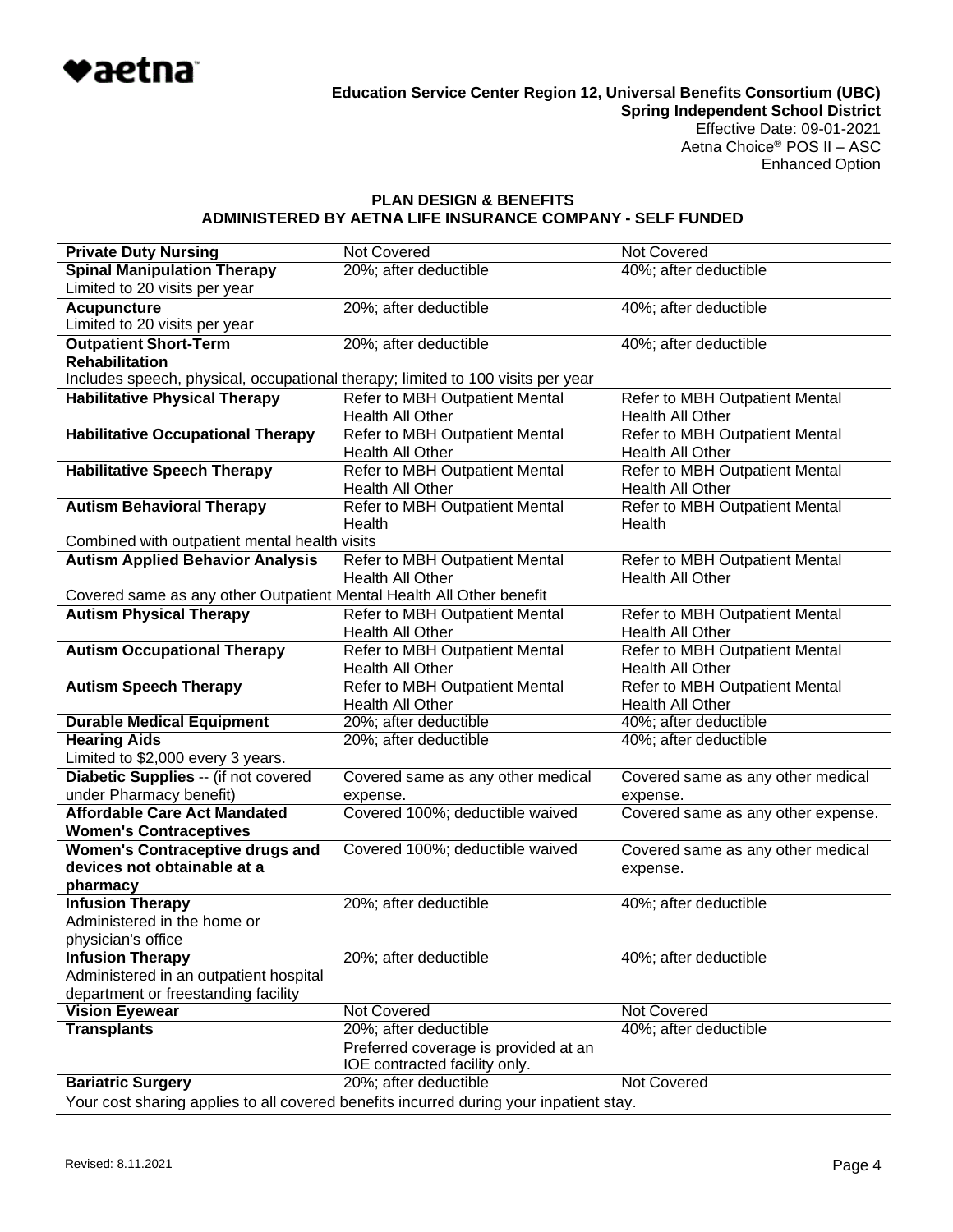

# **PLAN DESIGN & BENEFITS ADMINISTERED BY AETNA LIFE INSURANCE COMPANY - SELF FUNDED**

| <b>FAMILY PLANNING</b>                                                                                                                                                                                                      | <b>IN-NETWORK</b>                                                                                                         | <b>OUT-OF-NETWORK</b>             |  |
|-----------------------------------------------------------------------------------------------------------------------------------------------------------------------------------------------------------------------------|---------------------------------------------------------------------------------------------------------------------------|-----------------------------------|--|
| <b>Infertility Treatment</b>                                                                                                                                                                                                | Your cost sharing is based on the                                                                                         | Your cost sharing is based on the |  |
|                                                                                                                                                                                                                             | type of service and where it is                                                                                           | type of service and where it is   |  |
| Diagnosis and treatment of the underlying medical condition only.                                                                                                                                                           | performed                                                                                                                 | performed                         |  |
| <b>Comprehensive Infertility Services</b>                                                                                                                                                                                   | <b>Not Covered</b>                                                                                                        | <b>Not Covered</b>                |  |
| Artificial insemination and ovulation induction                                                                                                                                                                             |                                                                                                                           |                                   |  |
| <b>Advanced Reproductive</b>                                                                                                                                                                                                | Not Covered                                                                                                               | Not Covered                       |  |
| <b>Technology (ART)</b>                                                                                                                                                                                                     |                                                                                                                           |                                   |  |
|                                                                                                                                                                                                                             | In-vitro fertilization (IVF), zygote intrafallopian transfer (ZIFT), gamete intrafallopian transfer (GIFT), cryopreserved |                                   |  |
| <b>Vasectomy</b>                                                                                                                                                                                                            | embryo transfers, intracytoplasmic sperm injection (ICSI), or ovum microsurgery<br>Covered 100%; after deductible         | 40%; after deductible             |  |
| <b>Tubal Ligation</b>                                                                                                                                                                                                       | Covered 100%; deductible waived                                                                                           | 40%; after deductible             |  |
| Exclude copay differential from applying to Coinsurance Limit                                                                                                                                                               |                                                                                                                           |                                   |  |
| <b>GENERAL PROVISIONS</b>                                                                                                                                                                                                   |                                                                                                                           |                                   |  |
| <b>Dependents Eligibility</b>                                                                                                                                                                                               | Spouse, children from birth to age 26 regardless of student status.                                                       |                                   |  |
|                                                                                                                                                                                                                             | Plans are provided by: Aetna Life Insurance Company. While this material is believed to be accurate as of                 |                                   |  |
| the production date, it is subject to change.                                                                                                                                                                               |                                                                                                                           |                                   |  |
|                                                                                                                                                                                                                             | Health benefits and health insurance plans contain exclusions and limitations. Not all health services are covered.       |                                   |  |
|                                                                                                                                                                                                                             | See plan documents for a complete description of benefits, exclusions, limitations and conditions of coverage. Plan       |                                   |  |
|                                                                                                                                                                                                                             | features and availability may vary by location and are subject to change. Providers are independent contractors and       |                                   |  |
|                                                                                                                                                                                                                             | are not our agents. Provider participation may change without notice. We do not provide care or guarantee access to       |                                   |  |
| health services.                                                                                                                                                                                                            | The following is a list of services and supplies that are <i>generally</i> not covered. However, your plan documents may  |                                   |  |
|                                                                                                                                                                                                                             | contain exceptions to this list based on state mandates or the plan design or rider(s) purchased by your employer.        |                                   |  |
|                                                                                                                                                                                                                             | • All medical and hospital services not specifically covered in, or which are limited or excluded by your plan            |                                   |  |
| documents.                                                                                                                                                                                                                  |                                                                                                                           |                                   |  |
| • Cosmetic surgery, including breast reduction.                                                                                                                                                                             |                                                                                                                           |                                   |  |
| • Custodial care.                                                                                                                                                                                                           |                                                                                                                           |                                   |  |
| • Dental care and dental X-rays.                                                                                                                                                                                            |                                                                                                                           |                                   |  |
| • Donor egg retrieval                                                                                                                                                                                                       |                                                                                                                           |                                   |  |
|                                                                                                                                                                                                                             | • Experimental and investigational procedures, except for coverage for medically necessary routine patient care costs     |                                   |  |
| for members participating in a cancer clinical trial.                                                                                                                                                                       |                                                                                                                           |                                   |  |
| • Home births                                                                                                                                                                                                               | . Immunizations for travel or work, except where medically necessary or indicated.                                        |                                   |  |
|                                                                                                                                                                                                                             | . Implantable drugs and certain injectable drugs including injectable infertility drugs.                                  |                                   |  |
|                                                                                                                                                                                                                             |                                                                                                                           |                                   |  |
| · Infertility services, including artificial insemination and advanced reproductive technologies such as IVF, ZIFT, GIFT,<br>ICSI and other related services, unless specifically listed as covered in your plan documents. |                                                                                                                           |                                   |  |
| • Long-term rehabilitation therapy.                                                                                                                                                                                         |                                                                                                                           |                                   |  |
| . Non-medically necessary services or supplies.                                                                                                                                                                             |                                                                                                                           |                                   |  |
| • Outpatient prescription drugs (except for treatment of diabetes), unless covered by a prescription plan rider and over-                                                                                                   |                                                                                                                           |                                   |  |
| the-counter medications (except as provided in a hospital) and supplies.                                                                                                                                                    |                                                                                                                           |                                   |  |
| • Radial keratotomy or related procedures.                                                                                                                                                                                  |                                                                                                                           |                                   |  |
| • Reversal of sterilization.                                                                                                                                                                                                |                                                                                                                           |                                   |  |
| • Services for the treatment of sexual dysfunction/enhancement, including therapy, supplies or counseling or                                                                                                                |                                                                                                                           |                                   |  |
| prescription drugs.                                                                                                                                                                                                         |                                                                                                                           |                                   |  |

• Special duty nursing.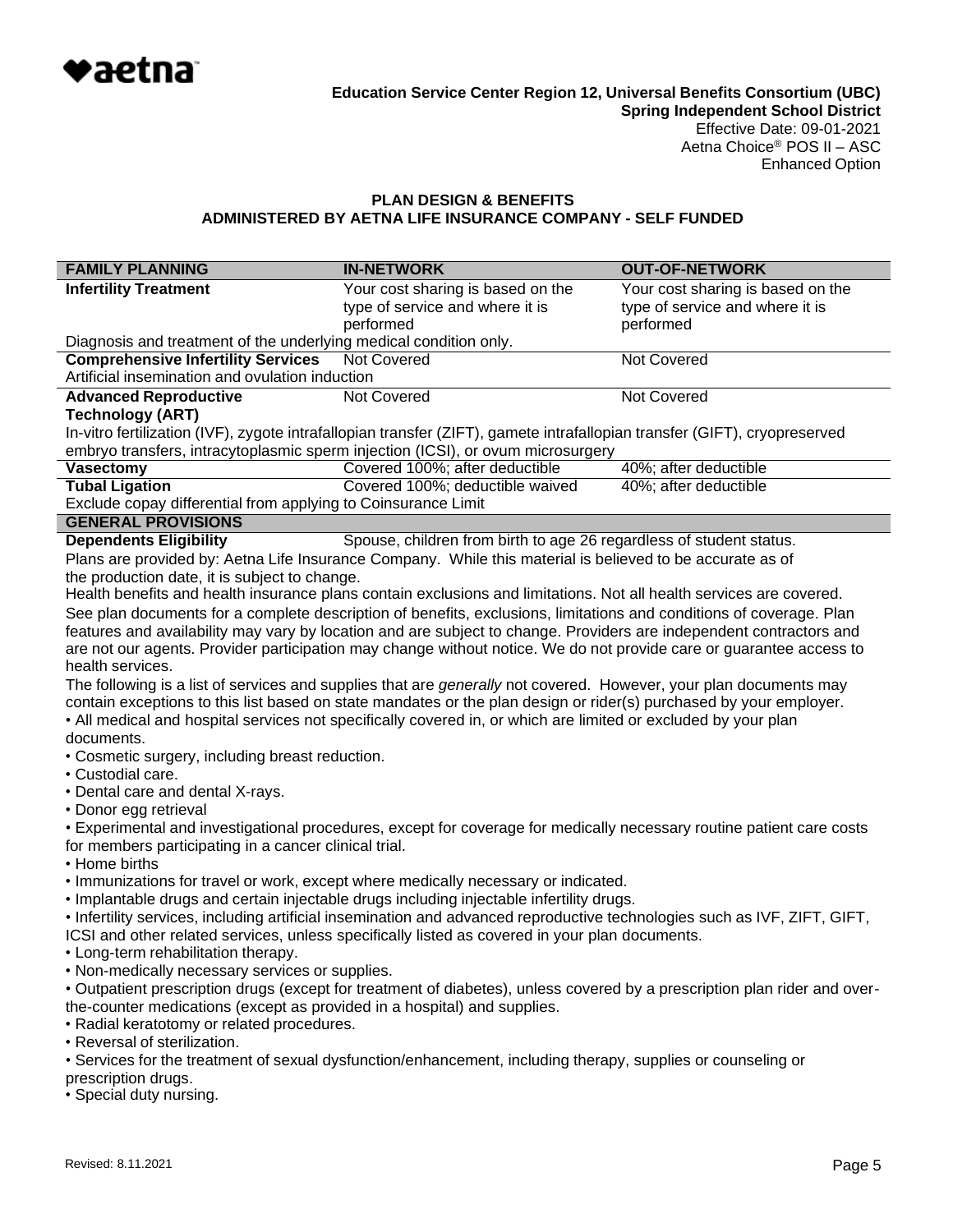

Effective Date: 09-01-2021 Aetna Choice® POS II – ASC Enhanced Option

# **PLAN DESIGN & BENEFITS ADMINISTERED BY AETNA LIFE INSURANCE COMPANY - SELF FUNDED**

• Therapy or rehabilitation other than those listed as covered.

• Weight control services including surgical procedures, medical treatments, weight control/loss programs, dietary regimens and supplements, appetite suppressants and other medications; food or food supplements, exercise programs, exercise or other equipment; and other services and supplies that are primarily intended to control weight or treat obesity, including Morbid Obesity, or for the purpose of weight reduction, regardless of the existence of comorbid conditions.

Aetna, or its affiliate(s) receives rebates from drug manufacturers that may be taken into account in determining Aetna's Preferred Drug List. Rebates may reduce the amount a member pays the pharmacy for covered prescriptions. CVS Caremark ® Mail Service Pharmacy refers to CVS Caremark ® Mail Service Pharmacy, a licensed pharmacy subsidiary of Aetna Inc., that operates through mail order. The charges that Aetna negotiates with CVS Caremark ® Mail Service Pharmacy may be higher than the cost they pay for the drugs and the cost of the mail order pharmacy services they provide. For these purposes, the pharmacy's cost of purchasing drugs takes into account discounts, credits and other amounts that they may receive from wholesalers, manufacturers, suppliers and distributors. In case of emergency, call 911 or your local emergency hotline, or go directly to an emergency care facility. Translation of the material into another language may be available. Please call Member Services at **1-888-982-3862.** Puede estar disponible la traduccion de este material en otro idioma. Por favor llame a Servicios al Miembro al **1-888- 982-3862.**

Plan features and availability may vary by location and group size.

For more information about Aetna plans, refer to **[www.aetna.com.](http://www.aetna.com/)**

Aetna and MinuteClinic, LLC (which either operates or provides certain management support services to MinuteClinicbranded walk-in clinics) are both within the CVS Health family. © 2016 Aetna Inc.

#### **Texas**

All contract state benefits shown above will match for this ancillary state.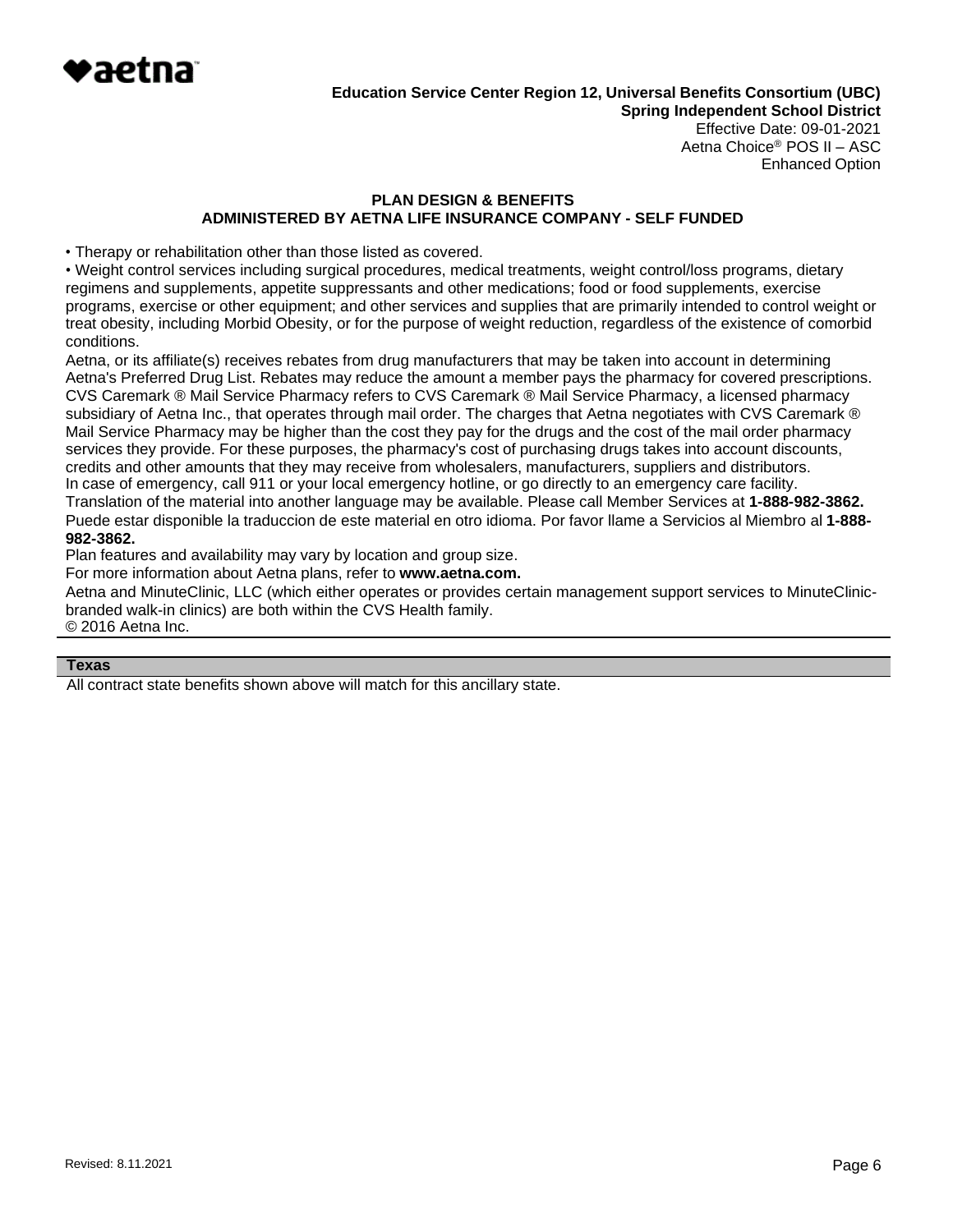# **PHARMACY BENEFIT**

Prescription drug charges are payable only through the Plan's Pharmacy Benefit Manager (PBM) program, which program is sponsored in conjunction with and is an integral part of this Plan. **The Pharmacy Benefit Manager (PBM) will provide separate information for details regarding Network pharmacies and Specialty Drugs upon enrollment for coverage under this Plan.**

**Generic Preferred - Member Choice (DAW2)** - If the Physician does not prescribe "Dispense as Written" (DAW), and there is a generic alternative for the prescription drug, and the Covered Person chooses a brand name instead, the Covered Person must pay the difference in cost between the generic and brand name medication plus the applicable brand Copayment amount.

### **There is no coordination of benefits for Pharmacy Benefits.**

### COST SHARING PROVISIONS - ALL OPTIONS

|--|

#### **Out-of-Pocket Maximum Combined Medical/Pharmacy**

Pharmacy Copayments do not serve to satisfy the Medical Benefits Deductible. Pharmacy Copayments apply as stated below. The Out-of-Pocket Maximum combined Medical/Pharmacy applies to all prescriptions and includes Pharmacy Copayments paid by the Covered Person. Pharmacy Benefits are payable at 100% after satisfaction of the Out-of-Pocket Maximum for the remainder of the Benefit Period.

| <b>Copayment per Prescription</b>            |                                                  |                                           |                                          |                                    |
|----------------------------------------------|--------------------------------------------------|-------------------------------------------|------------------------------------------|------------------------------------|
| <b>Drug Type</b>                             | <b>Retail PBM Network</b><br>$(30 \text{ days})$ | <b>Retail PBM</b><br>Network (90<br>days) | <b>Mail Order</b><br>$(90 \text{ days})$ | <b>Specialty Drug</b><br>(30 days) |
| Generic                                      | \$0                                              | \$0                                       | \$0                                      | 50% up to<br>\$1,500 Max.          |
| <b>Brand (Preferred or</b><br>Non-Preferred) | 30%                                              | \$90                                      | \$90                                     | 50% up to<br>\$1,500 Max.          |

The following are payable at 100% and are not subject to any Deductible or Copayment:

- 1. Prescribed generic contraceptives or brand if generic is unavailable.
- 2. Smoking cessation products prescribed by a Physician or Licensed Health Care Provider.
- 3. Over-the-counter (OTC) medications only when prescribed by a Physician or Licensed Health Care Provider, and only if listed as an A or B recommendation as a Preventive Service covered under the Affordable Care Act which can be viewed at: [https://www.healthcare.gov/coverage/preventive-care-benefits/.](http://www.healthcare.gov/coverage/preventive-care-benefits/)
- 4. School Clinics with Clinic Providers (complete list provided by PBM).
- 5. Statins (complete list provided by PBM).
- 6. Immunizations/Vaccines/Toxoids (complete list provided by PBM).